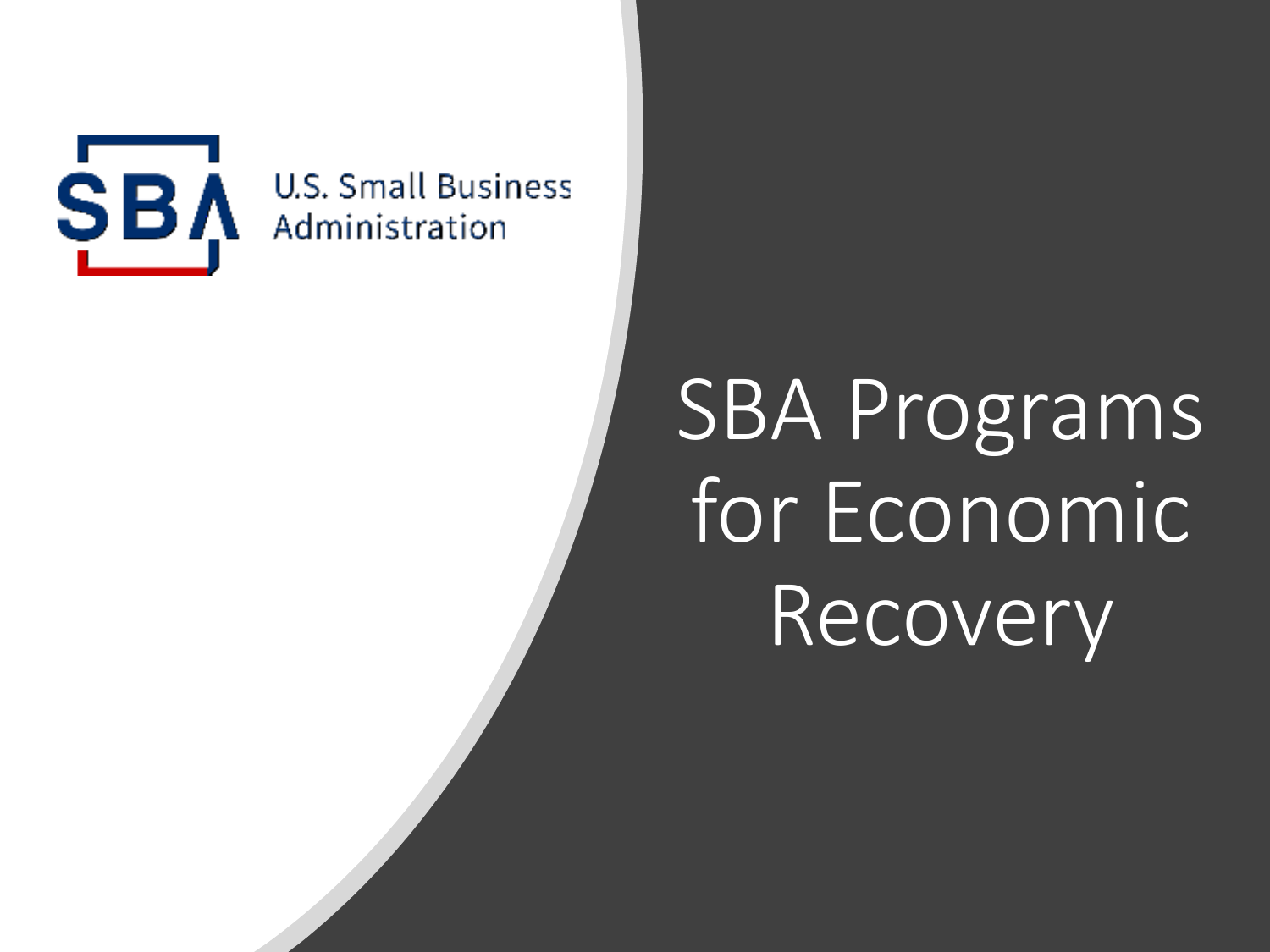

### **Coronavirus Relief Options**

We're here to help you overcome the challenges created by this health crisis. We offer multiple funding options for those seeking relief. Read more below.





Paycheck Protection Program



**EIDL Loan Advance** 



**SBA Express Bridge Loans** 



**SBA Debt Relief** 

https://www.sba.gov/funding-programs/loans/coronavirus-relief-options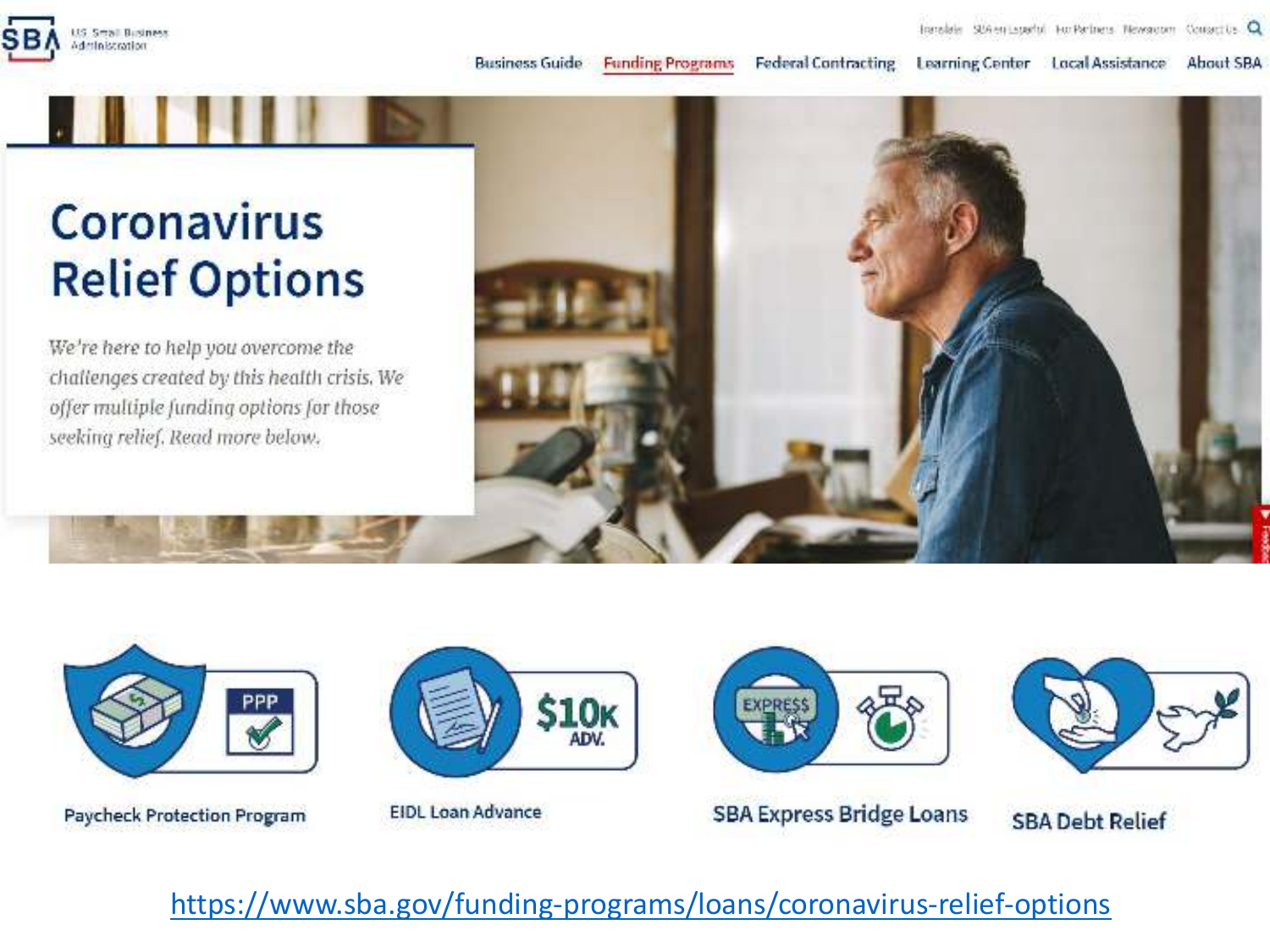## **Economic Injury Disaster Loan Emergency Advance**



This loan advance will provide up to \$10,000 of economic relief to businesses that are currently experiencing temporary difficulties as a result of the COVID-19 pandemic. Funds will be made available following a successful application. This loan advance will not have to be repaid.

**This program is for** any small business affected by COVID-19\*

- with less than 500 employees including
	- sole proprietorships
	- independent contractors
	- self-employed persons
- private non-profit organization
- 501(c)(19) veterans' organizations

#### **Are faith-based organizations, including houses of worship, eligible to receive SBA loans under the PPP and EIDL programs?**

Yes, and we additionally clarify that faith-based organizations are eligible to receive SBA loans regardless of whether they provide secular social services.\*

[\\* https://www.sba.gov/funding-programs/loans/coronavirus-relief-options](https://www.sba.gov/funding-programs/loans/coronavirus-relief-options)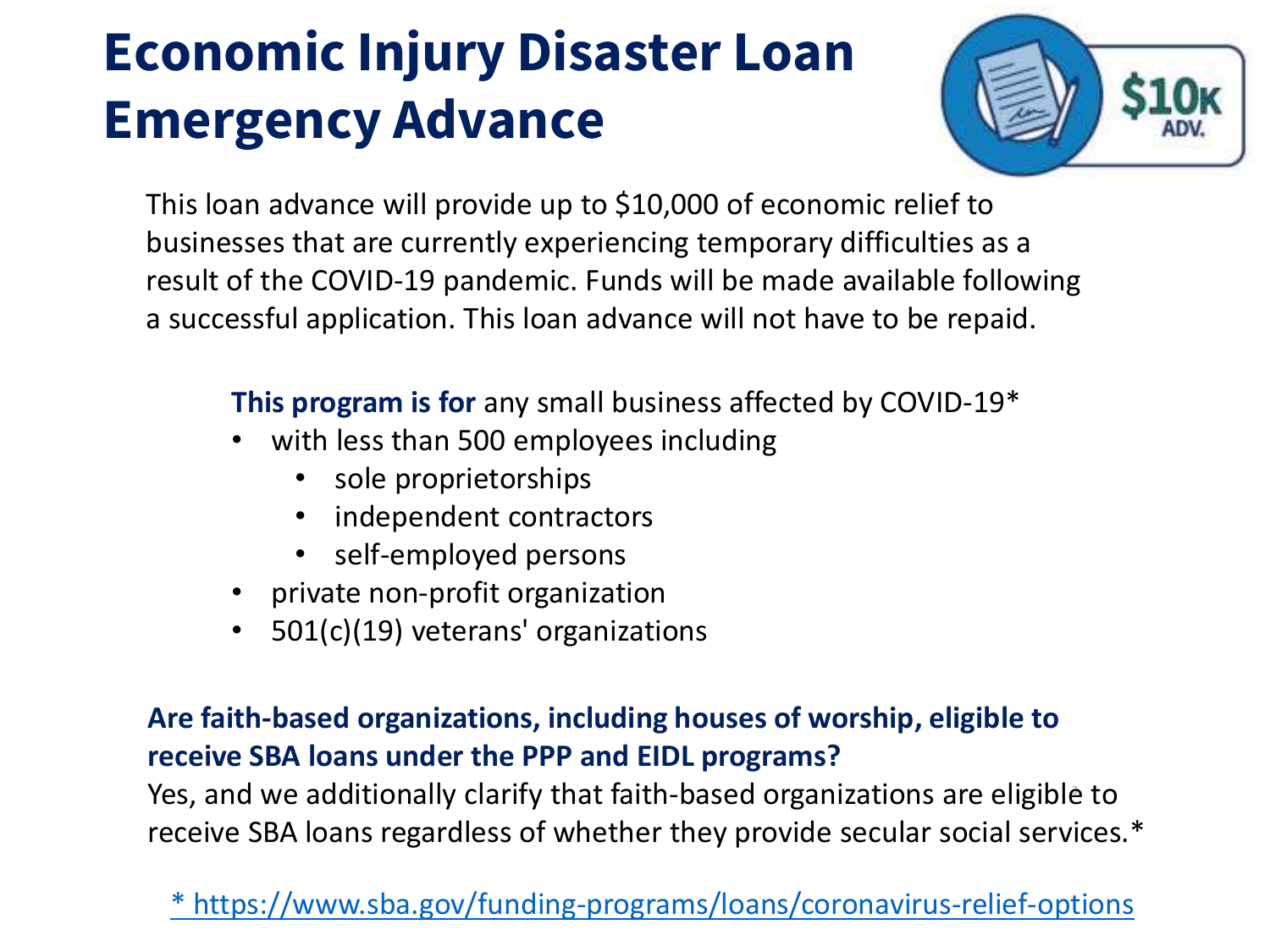### **Paycheck Protection Program**



"The Paycheck Protection Program is a loan designed to provide a direct incentive for small businesses to keep their workers on the payroll.

### **SBA will forgive loans if all employees are kept on the payroll for eight weeks and the money is used for payroll, rent, mortgage interest, or utilities.**

The loan will be fully forgiven if the funds are used for payroll costs, interest on mortgages, rent, and utilities (due to likely high subscription, at least 75% of the forgiven amount must have been used for payroll).

Loan payments will also be deferred for six months. No collateral or personal guarantees are required. Neither the government nor lenders will charge small businesses any fees.

Forgiveness is based on the employer maintaining or quickly rehiring employees and maintaining salary levels. Forgiveness will be reduced if full-time headcount declines, or if salaries and wages decrease.

This loan has a maturity of 2 years and an interest rate of 1%."\*

### [\\* https://www.sba.gov/funding-programs/loans/coronavirus-relief-options](https://www.sba.gov/funding-programs/loans/coronavirus-relief-options)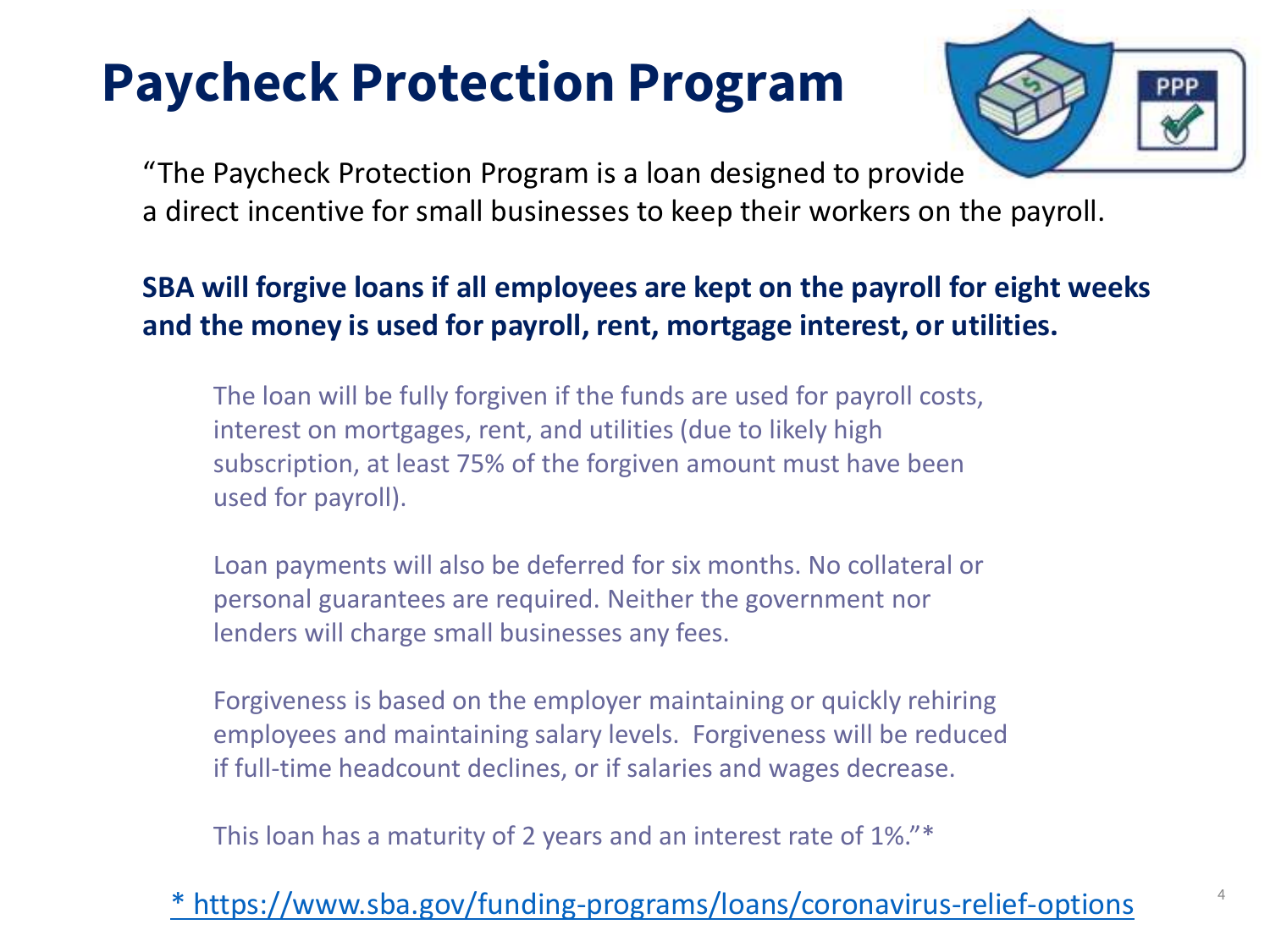### **SBA Express Bridge Loans**



Enables small businesses who currently have a business relationship with an SBA Express Lender to access up to \$25,000 quickly.

If a small business has an urgent need for cash while waiting for decision and disbursement on an Economic Injury Disaster Loan, they may qualify for an SBA Express Disaster Bridge Loan.

#### **Terms**

- Up to \$25,000
- Fast turnaround
- Will be repaid in full or in part by proceeds from the EIDL loan



[<sup>\\*</sup> https://www.sba.gov/funding-programs/loans/coronavirus-relief-options](https://www.sba.gov/funding-programs/loans/coronavirus-relief-options)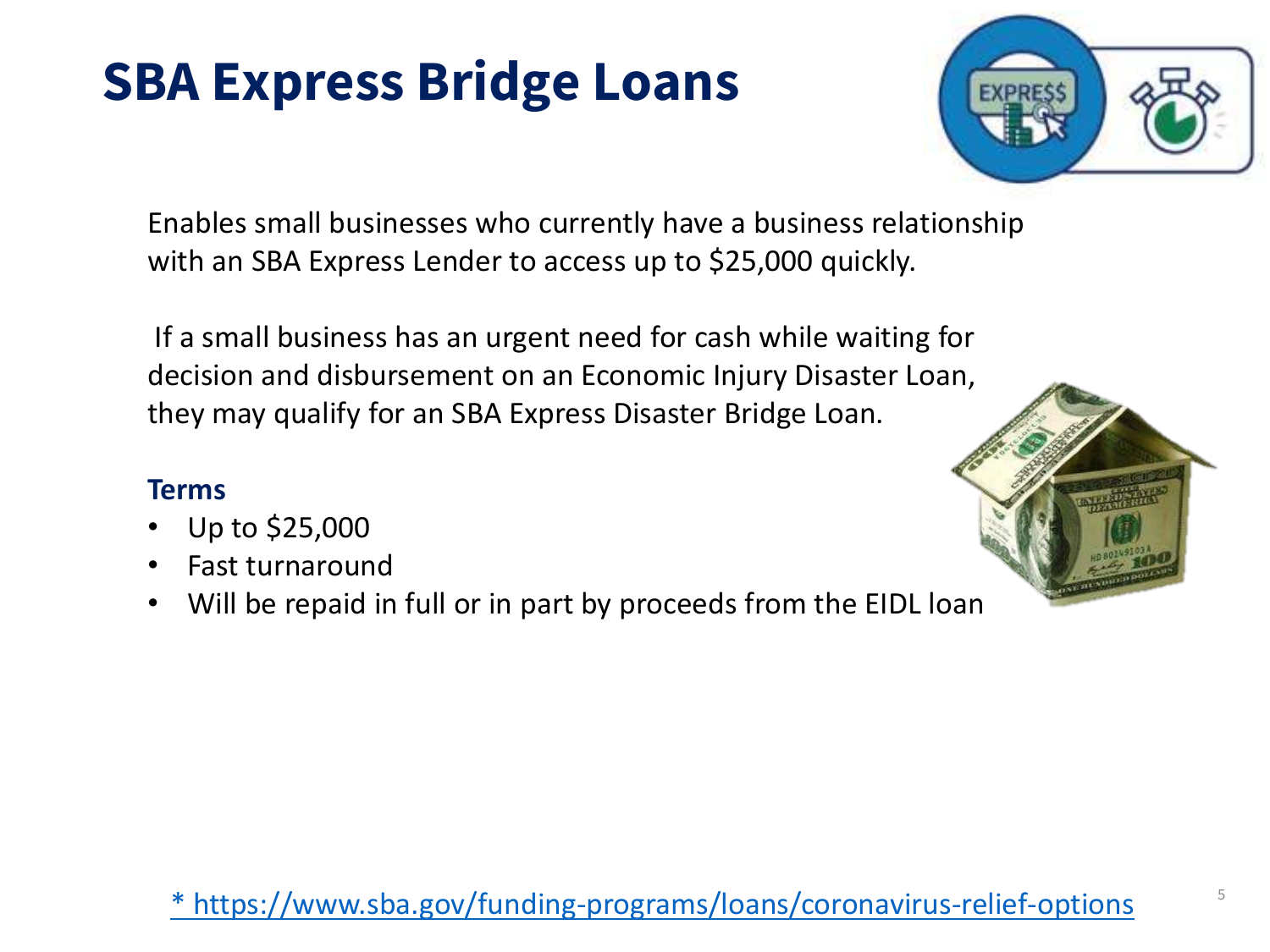### **SBA Debt Relief**



### **The SBA is providing a financial reprieve to small businesses during the COVID-19 pandemic.**

The SBA will automatically pay the principal, interest, and fees of **current 7(a), 504, and microloans** for a period of six months.

The SBA will also automatically pay the principal, interest, and fees of **new 7(a), 504, and microloans** issued prior to September 27, 2020.

#### **Additional Debt Relief**

For current SBA Serviced Disaster (Home and Business) Loans: If your disaster loan was in "regular servicing" status on March 1, 2020, the SBA is providing automatic deferments through December 31, 2020.

[\\* https://www.sba.gov/funding-programs/loans/coronavirus-relief-options](https://www.sba.gov/funding-programs/loans/coronavirus-relief-options)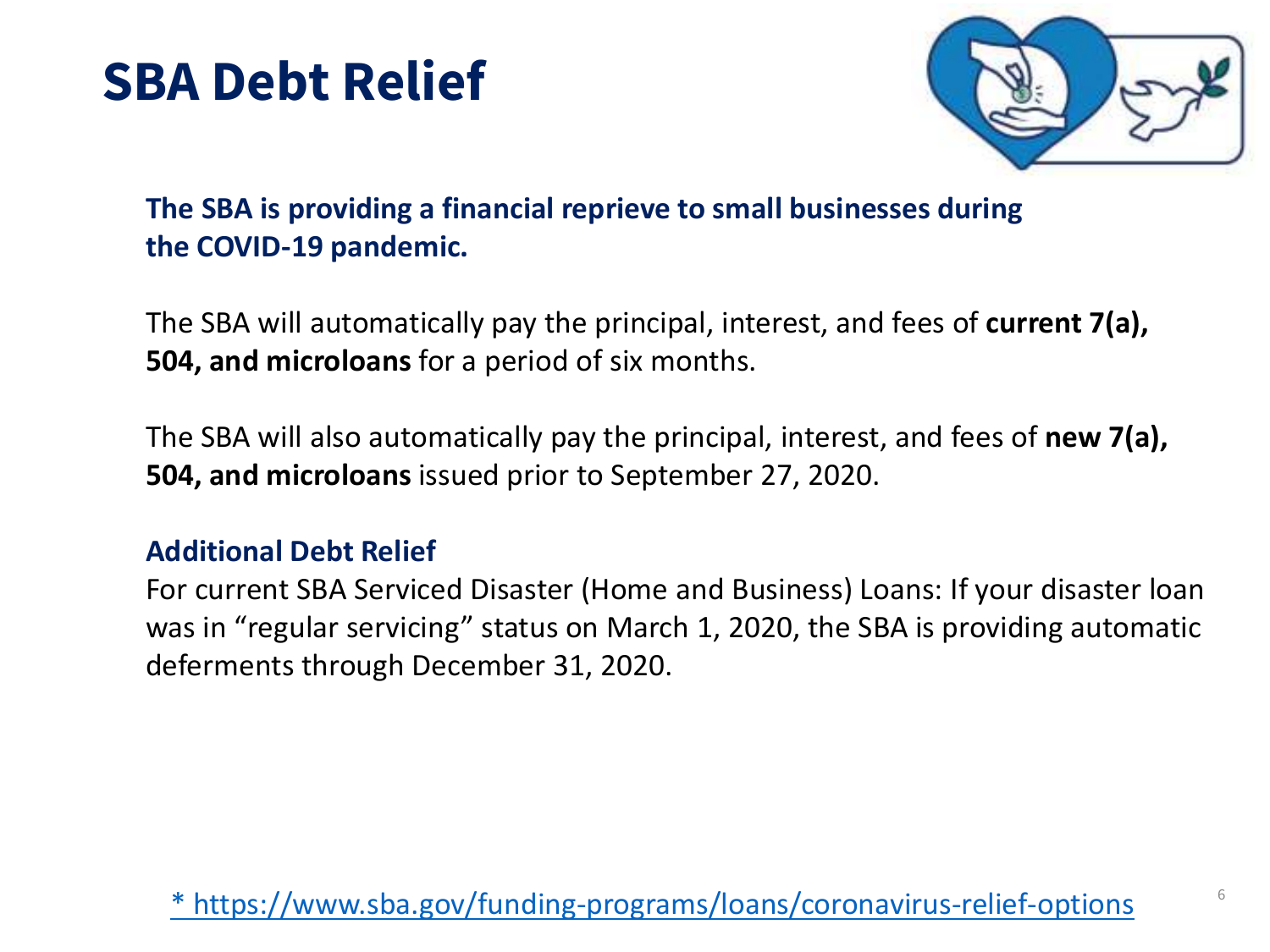

Virtual business advising with our expert business counselors is available at no cost.

[Register for counseling](https://www.risbdc.org/reg.aspx?mode=counsel¢er=14070&subloc=0)

Have Questions? Call 401-874-7232

We provide RI small business owners with the services and expertise they need to succeed: no cost expert counseling, relevant training, and access to important resources. We support you and your business at every stage, from start-up through maturity. Meet with one of our experienced business counselors or register today for a workshop.

**Starting a business? Need help with your existing business?**



<https://web.uri.edu/risbdc/>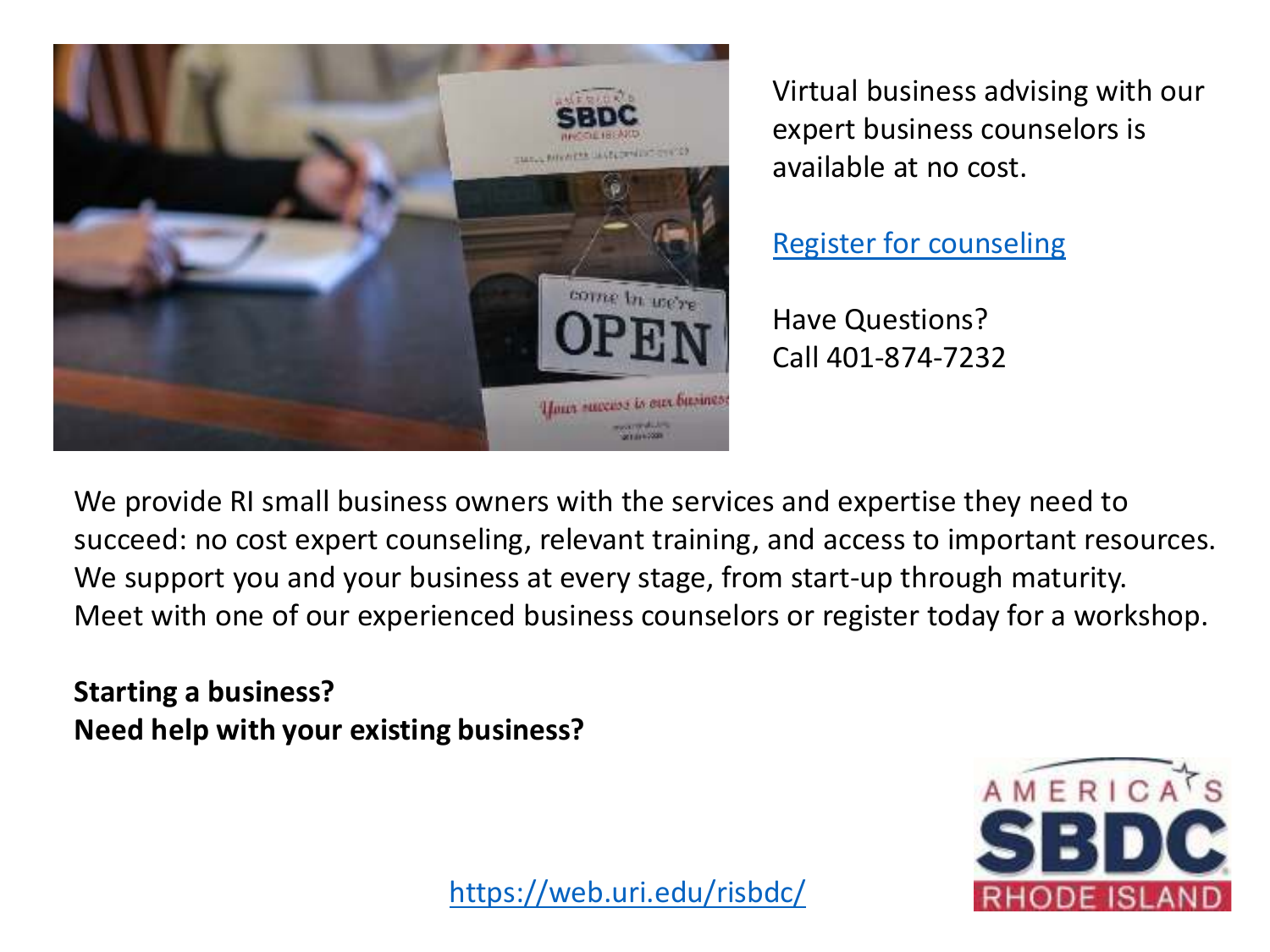

Rhode Island SCORE provides FREE, confidential counseling to small businesses. We are a volunteer organization of working and retired business owners, professionals, and executives with experience in all aspects of business management.

**[Request a Mentor](https://ri.score.org/content/find-mentor-194)**

Call 401-226-0077

**[Email Us](mailto:RI%20SCORE%20%3crhode.island.score@gmail.com%3e)** 

**[www.ri.score.org](http://www.ri.score.org/)**

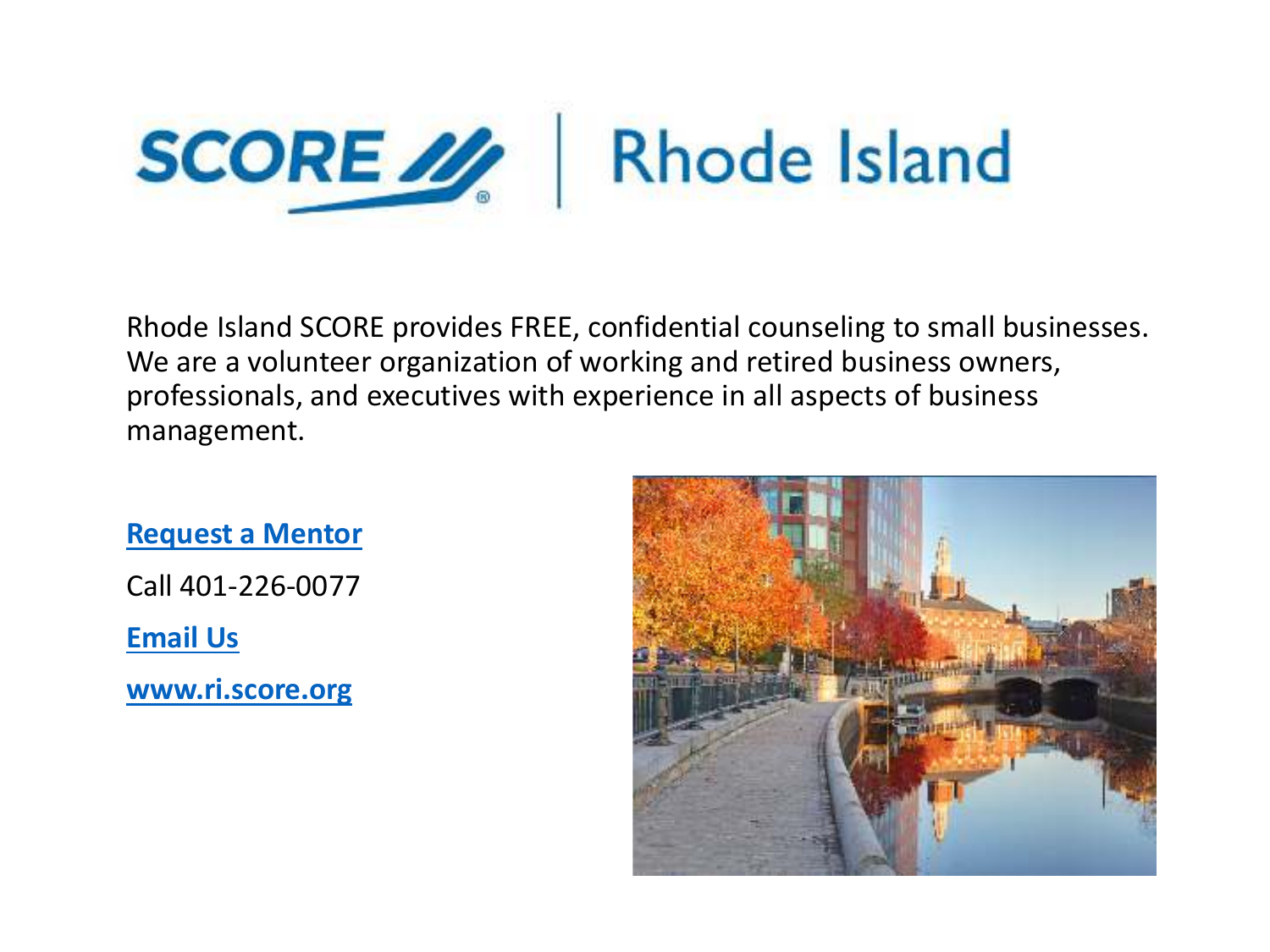

## Center for Women & Enterprise

Your Vision, Our Mission.

#### **What We Do**

- **Education**
- Training
- Technical assistance
- Women's business enterprise certification



The Center for Women & Enterprise is a nationally known nonprofit organization dedicated to helping people start and grow their businesses. CWE has worked with more than 46,000 Massachusetts, Rhode Island, New Hampshire and Vermont entrepreneurs since 1995. CWE also operates the Veterans Business Outreach Center of New England (VBOC of NE) that focuses on assisting veterans, active duty service members and their families with starting and growing their business.

> **[Learn More About Rhode Programs](https://www.cweonline.org/About-CWE/CWE-Rhode-Island)** Call Us At 401-277-0800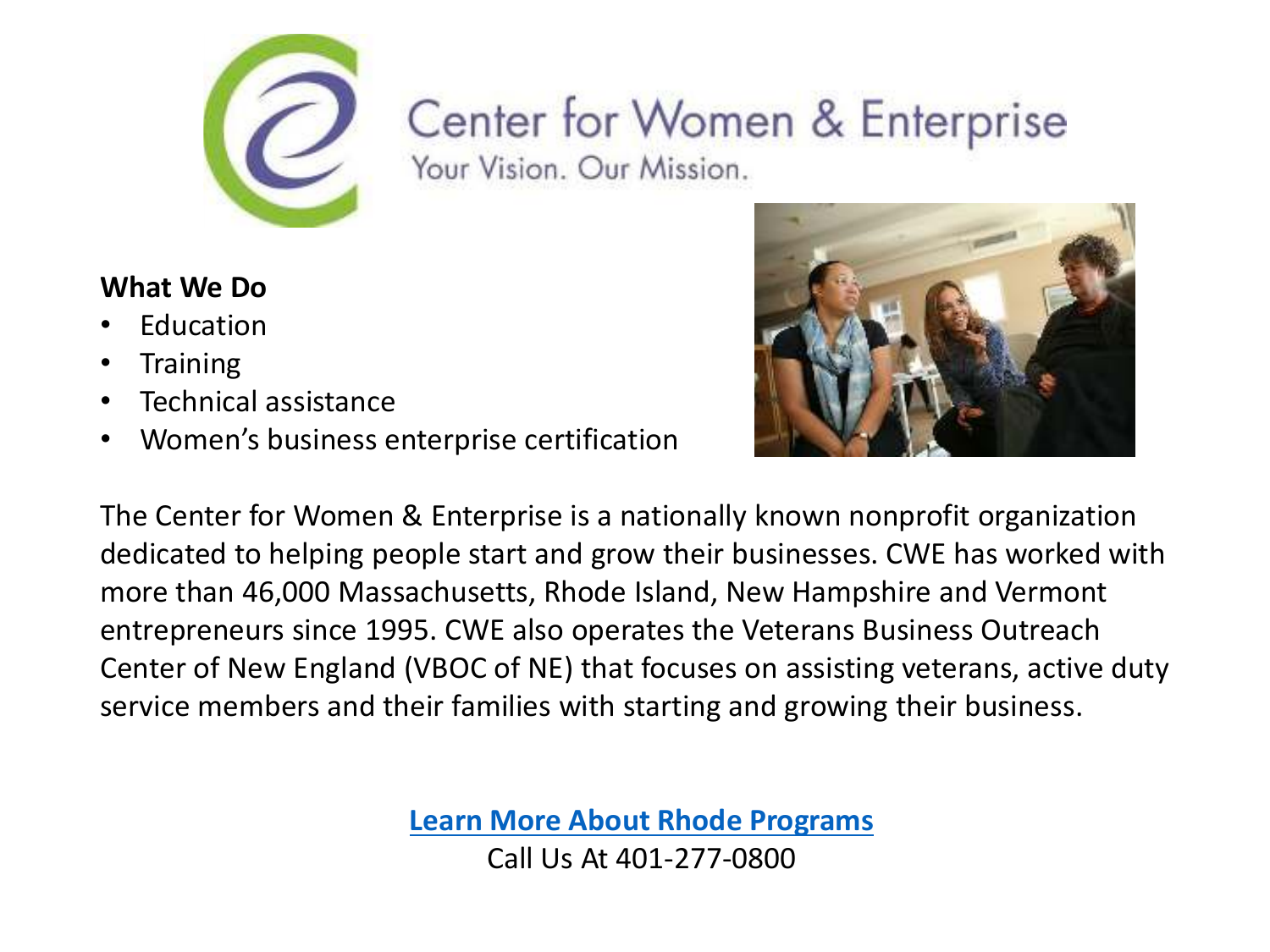If you would like to receive email updates from the Rhode Island District Office, please email – [RhodeIsland\\_DO@sba.gov](mailto:RhodeIsland_DO@sba.gov)

Call us at 401-528-4561

[www.sba.gov/ri](http://www.sba.gov/ri)